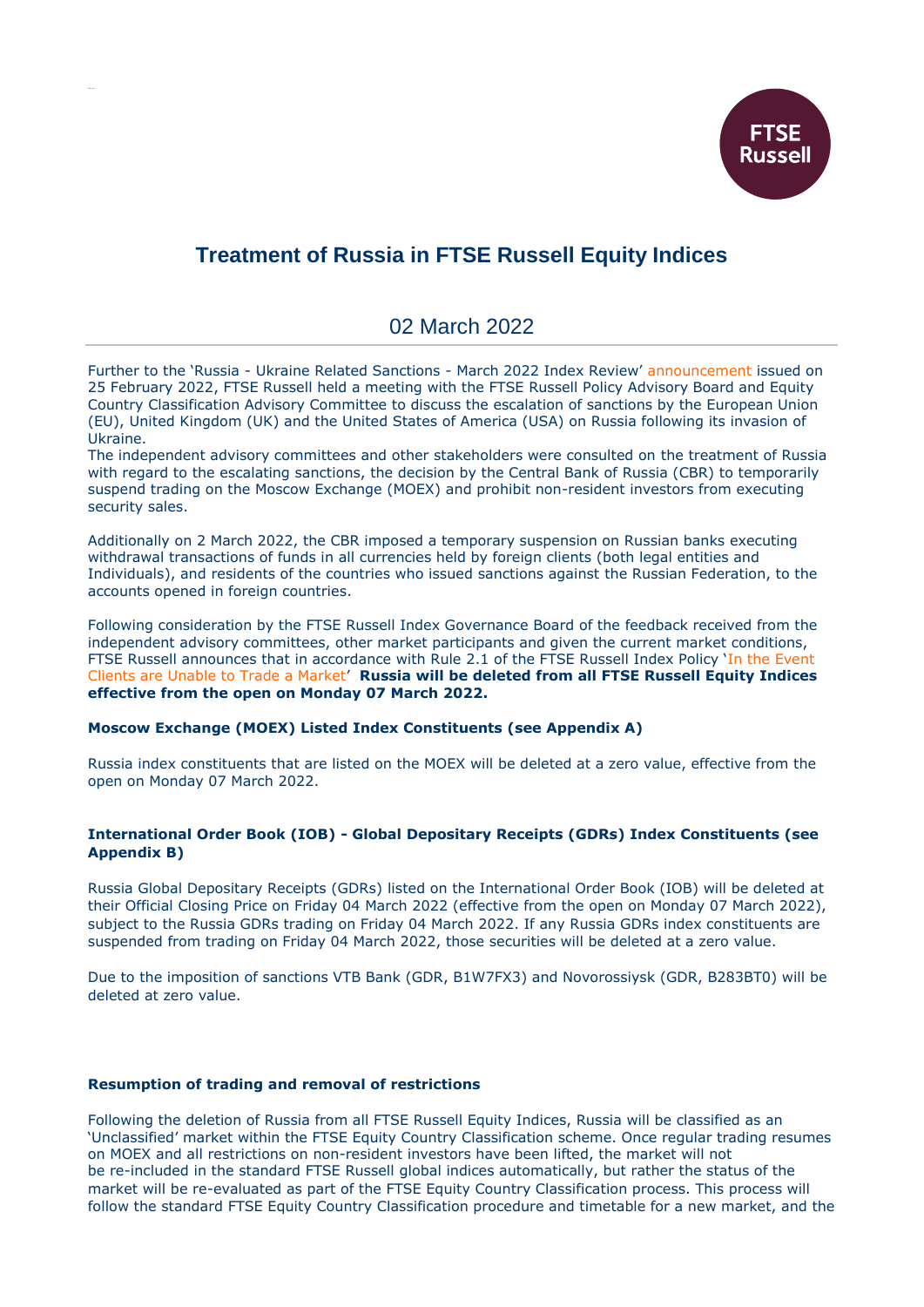country may be required to spend a period of time on the relevant watch-list before its status is confirmed.

To assist existing investors in benchmarking their performance, the FTSE Russia Unclassified Index, a standalone country index using local exchange prices, will be available to clients on Monday 07 March 2022.

#### **Treatment within FTSE Russell Custom Indices**

All custom indices will follow the treatment within standard FTSE Russell indices. Clients of the FTSE Russell custom indices should contact [info@ftserussell.com](mailto:info@ftserussell.com) if alternative treatment is required.

#### **March 2022 Indicative Review and T+5 Tracker Files**

The March 2022 indicative review published on Thursday 03 March 2022 (dated Monday 21 March 2022) will reflect that there are no Russia constituents**.** The T+5 tracker files published on Thursday 03 March 2022 (dated Friday 04 March 2022) will reflect the deletion of Russia effective from the open on Monday 07 March 2022.

#### **FTSE Russell Fixed Income Indices**

Further to the 'Impact of Recent Sanctions on Russian Government Bonds and Issuers on FTSE Fixed Income Indices' [announcement](https://research.ftserussell.com/products/index-notices/home/getnotice/?id=2603466) issued on 28 February 2022, FTSE Russell continues to evaluate the impact to the Fixed Income indices of sanctioned entities for non-sovereign issuers and will provide a further update in due course.

#### **Appendix A**

#### **Moscow Exchange Listed Index Constituents - being deleted at zero value effective from the open on Monday 07 March 2022**

| <b>SEDOL</b>   | <b>Constituent Name</b>                         | <b>Country</b> | <b>Size</b> |
|----------------|-------------------------------------------------|----------------|-------------|
| B6QPBP2        | Alrosa                                          | <b>Russia</b>  | Large       |
| <b>B59L4L7</b> | Gazprom                                         | <b>Russia</b>  | Large       |
| B59SNS8        | Lukoil Oil Company                              | <b>Russia</b>  | Large       |
| B59GLW2        | Magnit                                          | <b>Russia</b>  | Large       |
| <b>B5B1RP0</b> | Magnitogorsk Iron & Steel Works                 | <b>Russia</b>  | Large       |
| <b>B5B1TX2</b> | Mining and Metallurgical Company Norilsk Nickel | <b>Russia</b>  | Large       |
| B59FPS3        | Mobile TeleSystems                              | <b>Russia</b>  | Large       |
| B59FPC7        | <b>NLMK</b>                                     | <b>Russia</b>  | Large       |
| <b>B59HPK1</b> | <b>Novatek</b>                                  | <b>Russia</b>  | Large       |
| B3ZQM29        | PhosAgro                                        | <b>Russia</b>  | Large       |
| B59Q6G1        | <b>PIK Group</b>                                | <b>Russia</b>  | Large       |
| <b>B57R0L9</b> | Polvus                                          | <b>Russia</b>  | Large       |
| <b>B59SS16</b> | Rosneft Oil Company                             | <b>Russia</b>  | Large       |
| 4767981        | <b>Sberbank</b>                                 | <b>Russia</b>  | Large       |
| <b>B5B9C59</b> | Severstal                                       | <b>Russia</b>  | Large       |
| B5BHQP1        | Surgutneftegas                                  | <b>Russia</b>  | Large       |
| <b>B5BHR47</b> | Surgutneftegas (Pref A)                         | <b>Russia</b>  | Large       |
| B59BXN2        | <b>Tatneft</b>                                  | <b>Russia</b>  | Large       |
| <b>B5B1TJ8</b> | Tatneft (Pref A)                                | <b>Russia</b>  | Large       |
| <b>BNGCVY1</b> | <b>United Company RUSAL</b>                     | <b>Russia</b>  | Large       |
| <b>B5B1TP4</b> | <b>VTB Bank</b>                                 | <b>Russia</b>  | Large       |
| <b>B58X588</b> | <b>Aeroflot Russian Airlines</b>                | <b>Russia</b>  | Mid         |
| <b>B5B5C35</b> | Bashneft (PREF A)                               | <b>Russia</b>  | Mid         |
| <b>BTSTNP7</b> | <b>Credit Bank of Moscow</b>                    | <b>Russia</b>  | Mid         |
| B59RSV3        | Federal Grid Company of Unified Energy System   | <b>Russia</b>  | Mid         |
| B58HDC0        | <b>Federal Hydrogenerating Company</b>          | <b>Russia</b>  | Mid         |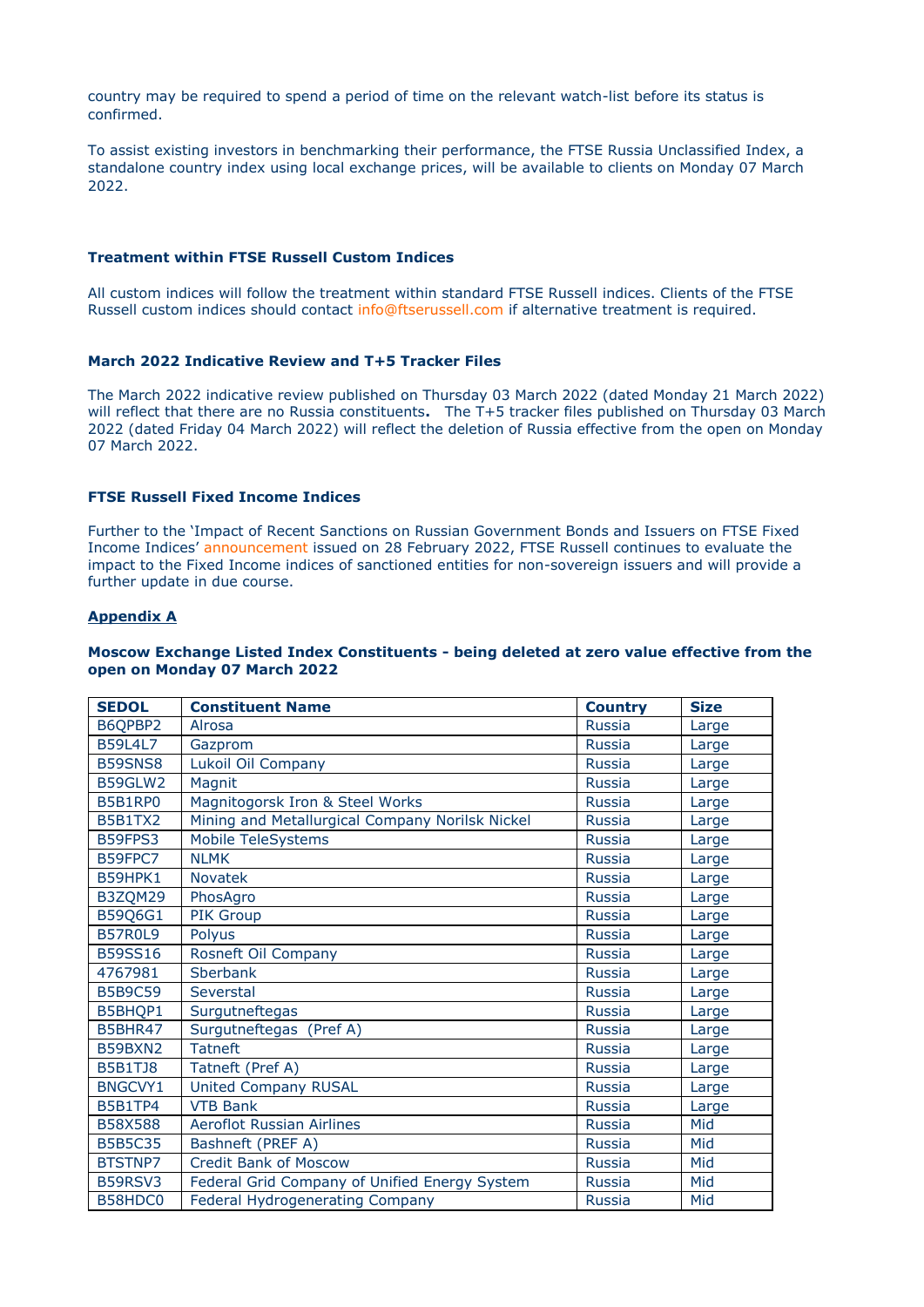| B5B2VL7        | <b>Inter RAO UES</b>                              | <b>Russia</b> | Mid   |
|----------------|---------------------------------------------------|---------------|-------|
| <b>B59SPB5</b> | M Video                                           | <b>Russia</b> | Mid   |
| B9GFHQ6        | Moscow Exchange MICEX-RTS                         | <b>Russia</b> | Mid   |
| B59MBC0        | Mosenergo                                         | Russia        | Mid   |
| B59LWR9        | Nizhnekamskneftekhim Pref                         | <b>Russia</b> | Mid   |
| B5800Q2        | Raspadskaya                                       | <b>Russia</b> | Mid   |
| <b>B5B27G4</b> | Rosseti                                           | <b>Russia</b> | Mid   |
| B58ZLT7        | Rostelecom                                        | <b>Russia</b> | Mid   |
| BMGWR68        | Samolet                                           | <b>Russia</b> | Mid   |
| BM9CGD5        | Segezha Group                                     | <b>Russia</b> | Mid   |
| B5B6XH9        | Sistema JSFC                                      | <b>Russia</b> | Mid   |
| <b>BN71S24</b> | Sovcomflot                                        | <b>Russia</b> | Mid   |
| B59NHY7        | Transneft PF                                      | <b>Russia</b> | Mid   |
| <b>B196FC2</b> | Unipro                                            | Russia        | Mid   |
| B596R68        | Bank St Petersburg PJSC                           | <b>Russia</b> | Small |
| B57QZY4        | Beluga Group PAO                                  | <b>Russia</b> | Small |
| <b>B5B9CR1</b> | Cherkizovo Group PJSC                             | <b>Russia</b> | Small |
| BTSTNQ8        | Detsky Mir                                        | <b>Russia</b> | Small |
| B5B5BY9        | <b>Enel Russia</b>                                | <b>Russia</b> | Small |
| B5B2VW8        | Interregional Distribution Grid Company of Center | <b>Russia</b> | Small |
|                | and Volga                                         |               |       |
| B59CXB3        | Lenenergo (Pref A)                                | <b>Russia</b> | Small |
| B59F840        | <b>LSR Group</b>                                  | <b>Russia</b> | Small |
| B5960H0        | Mechel                                            | <b>Russia</b> | Small |
| B52XJB5        | Mechel (Pref A)                                   | <b>Russia</b> | Small |
| B5961N3        | Novorossiysk                                      | <b>Russia</b> | Small |
| <b>B57MPJ7</b> | $\overline{OGK-2}$                                | <b>Russia</b> | Small |
| BYVMH89        | <b>RussNeft</b>                                   | <b>Russia</b> | Small |
| <b>B58H8C5</b> | $T$ GK-1                                          | <b>Russia</b> | Small |
| B23Z3S4        | Institut Stvolovykh Kletok Cheloveka              | <b>Russia</b> | Micro |
| B56GJR6        | Interregional Distribution Grid Company of Volga  | <b>Russia</b> | Micro |
| <b>B59B4R3</b> | <b>MRSK Tsentra</b>                               | <b>Russia</b> | Micro |
| B5814H4        | Quadra-Power Generation                           | <b>Russia</b> | Micro |
| B58MQP9        | <b>Territorial Generation Company No.2</b>        | <b>Russia</b> | Micro |
| BX1B4Y4        | <b>United Wagon Co</b>                            | <b>Russia</b> | Micro |

## **Appendix B**

**International Order Book (IOB) - Global Depositary Receipts (GDRs) Index Constituents, being deleted at official close price, effective from the open on Monday 07 March 2022. If trading is suspended in the name on Friday 04 March 2022 or the name is subject to sanctions it will be deleted at zero value.**

| <b>SEDOL</b>   | <b>Company Name</b>                                   | <b>Country</b> |
|----------------|-------------------------------------------------------|----------------|
| <b>B3BS504</b> | Acron (GDR)                                           | <b>Russia</b>  |
| B5TWX80        | Etalon Group (GDR)                                    | <b>Russia</b>  |
| <b>BYZ5W45</b> | Federal Hydrogenerating Company (GDR)                 | <b>Russia</b>  |
| BN30342        | <b>Fix Price Group</b>                                | <b>Russia</b>  |
| 5140989        | Gazprom (GDR)                                         | <b>Russia</b>  |
| B11XHC5        | Gazprom Neft (GDR)                                    | <b>Russia</b>  |
| <b>B50P0M1</b> | Global Ports Investments (GDR)                        | <b>Russia</b>  |
| BYZDW27        | Lukoil Oil Company (GDR)                              | Russia         |
| B2QKYZ0        | Magnit (GDR)                                          | <b>Russia</b>  |
| <b>B1VX446</b> | Magnitogorsk Iron & Steel Works (GDR)                 | Russia         |
| <b>B8JZ5X9</b> | MD Medical Group Investments (GDR)                    | <b>Russia</b>  |
| BYSW6D0        | Mining and Metallurgical Company Norilsk Nickel (GDR) | <b>Russia</b>  |
| BORTNX3        | <b>NLMK (GDR)</b>                                     | <b>Russia</b>  |